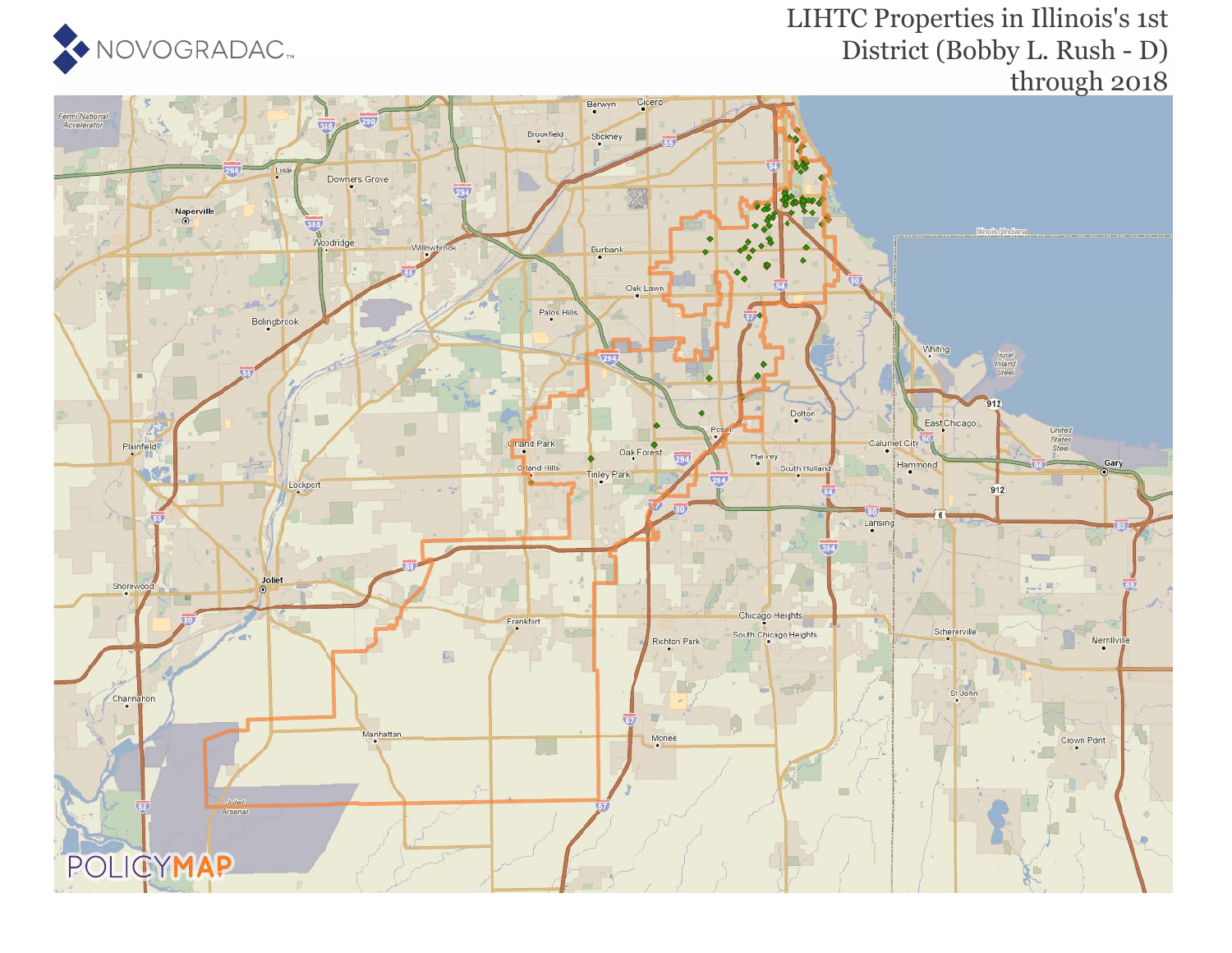| <b>Project Name</b>                                | <b>Address</b>                                                                                                      | <b>City</b>        | <b>State</b> | <b>Zip Code</b> | Nonprofit<br><b>Sponsor</b> | <b>Allocation</b><br><b>Year</b> | <b>Annual</b><br><b>Allocated</b><br><b>Amount</b> | <b>Year Placed</b><br>in Service | <b>Construction Type</b>        | <b>Total</b><br><b>Units</b> | Low<br><b>Income</b><br><b>Units</b> | <b>Rent or</b><br><b>Income</b><br><b>Ceiling</b> | <b>Credit</b><br>Percentage                 | Tax-<br><b>Exempt</b><br><b>Bond</b> | <b>HUD Multi-</b><br>Family<br><b>Financing/Rental</b><br><b>Assistance</b> |
|----------------------------------------------------|---------------------------------------------------------------------------------------------------------------------|--------------------|--------------|-----------------|-----------------------------|----------------------------------|----------------------------------------------------|----------------------------------|---------------------------------|------------------------------|--------------------------------------|---------------------------------------------------|---------------------------------------------|--------------------------------------|-----------------------------------------------------------------------------|
| <b>60TH &amp; MICHIGAN</b><br><b>REDEVELOPMENT</b> | 6001 S<br>MICHIGAN AVE CHICAGO                                                                                      |                    | IL           | 60637           |                             | 1992                             | \$137,108                                          | 1992                             | Acquisition and Rehab 37        |                              | 37                                   |                                                   | Not<br>Indicated                            |                                      |                                                                             |
| 4915 S DREXEL APTS                                 | 4915 S DREXEL<br>BLVD                                                                                               | CHICAGO            | IL.          | 60615           |                             | 1992                             | \$14,535                                           | 1993                             | Acquisition and Rehab 31        |                              | $\overline{7}$                       |                                                   | Not<br>Indicated                            |                                      |                                                                             |
| 6217-27 S<br><b>DORCHESTER APTS</b>                | 6217 S<br>DORCHESTER CHICAGO<br>AVE                                                                                 |                    | IL           | 60637           |                             | 1991                             | \$13,374                                           | 1993                             | Acquisition and Rehab 25        |                              | 15                                   |                                                   | Not<br>Indicated                            |                                      |                                                                             |
| SANGAMON COURT                                     | 7000 S<br>SANGAMON ST                                                                                               | <b>CHICAGO</b>     | IL           | 60621           |                             | 1992                             | \$196,012                                          | 1993                             | Acquisition and Rehab 31        |                              | 31                                   |                                                   | Not<br>Indicated                            |                                      |                                                                             |
| <b>STEWART COURT</b>                               | 7640 S<br>STEWART AVE                                                                                               | CHICAGO            | IL           | 60620           |                             | 1992                             | \$273,214                                          | 1993                             | Acquisition and Rehab 48        |                              | 48                                   |                                                   | Not<br>Indicated                            |                                      |                                                                             |
| <b>MEADOWVIEW APTS</b><br>(FAIRVIEW)               | 12500<br><b>FAIRVIEW AVE</b>                                                                                        | <b>BLUE ISLAND</b> | IL           | 60406           | $\mathbf {No}$              | 1991                             | \$122,508                                          | 1993                             | Acquisition and Rehab 98        |                              | 98                                   | 60% AMGI                                          | $70\,\%$ present $\,$ No value              |                                      |                                                                             |
| METROPOLITAN APTS                                  | $\begin{array}{r} 5854 \text{ S} \\ \text{MICHIGAN AVE} \end{array} \begin{array}{c} \text{CHICAGO} \\ \end{array}$ |                    | IL           | 60637           |                             | 1991                             | \$436,887                                          | 1993                             | Not Indicated                   | 69                           | 69                                   |                                                   | Not<br>Indicated                            |                                      |                                                                             |
| <b>GRAND APTS</b>                                  | 4750 S<br>FORRESTVILLE CHICAGO<br>AVE                                                                               |                    | IL           | 60615           |                             | 1995                             | \$280,800                                          | 1996                             | Acquisition and Rehab 36        |                              | 36                                   |                                                   | 70 % present $\,$ No $\,$<br>value          |                                      |                                                                             |
| WOODLAWN MANOR<br><b>APTS</b>                      | 6140 S DREXEL<br>AVE                                                                                                | CHICAGO            | IL           | 60637           | No                          | 1995                             | \$500,690                                          | 1996                             | Acquisition and Rehab 86        |                              | 86                                   | 60% AMGI                                          | <b>Both 30%</b><br>and 70%<br>present value | No                                   |                                                                             |
| <b>ANCHOR HOUSE</b>                                | 1200 W 76TH ST CHICAGO                                                                                              |                    | IL           | 60620           | $\rm\thinspace No$          | 1995                             | \$823,420                                          | 1997                             | Acquisition and Rehab 115       |                              | 115                                  | 60% AMGI                                          | <b>Both 30%</b><br>and 70%<br>present value | No                                   |                                                                             |
| NORMAL HAVEN APTS                                  | 6800 S NORMAL CHICAGO<br><b>BLVD</b>                                                                                |                    | IL           | 60621           | No                          | 1995                             | \$756,172                                          | 1997                             | <b>Acquisition and Rehab 73</b> |                              | 73                                   | 60% AMGI                                          | 30 % present $\overline{N_0}$<br>value      |                                      |                                                                             |
| <b>SOUTH PARK APTS</b>                             | 5950 S KING DR CHICAGO                                                                                              |                    | IL           | 60637           | Yes                         | 1996                             | \$365,000                                          | 1997                             | Acquisition and Rehab 46        |                              | 46                                   | 60% AMGI                                          | $70\,\%$ present $\,$ No value              |                                      |                                                                             |
| <b>WESTWOOD PHASE II</b>                           | 6201 S RHODES<br><b>AVE</b>                                                                                         | CHICAGO            | $\rm IL$     | 60637           |                             | 1995                             | \$296,710                                          | 1997                             | Acquisition and Rehab 42        |                              | 42                                   |                                                   | $70\,\%$ present $\,$ No value              |                                      |                                                                             |

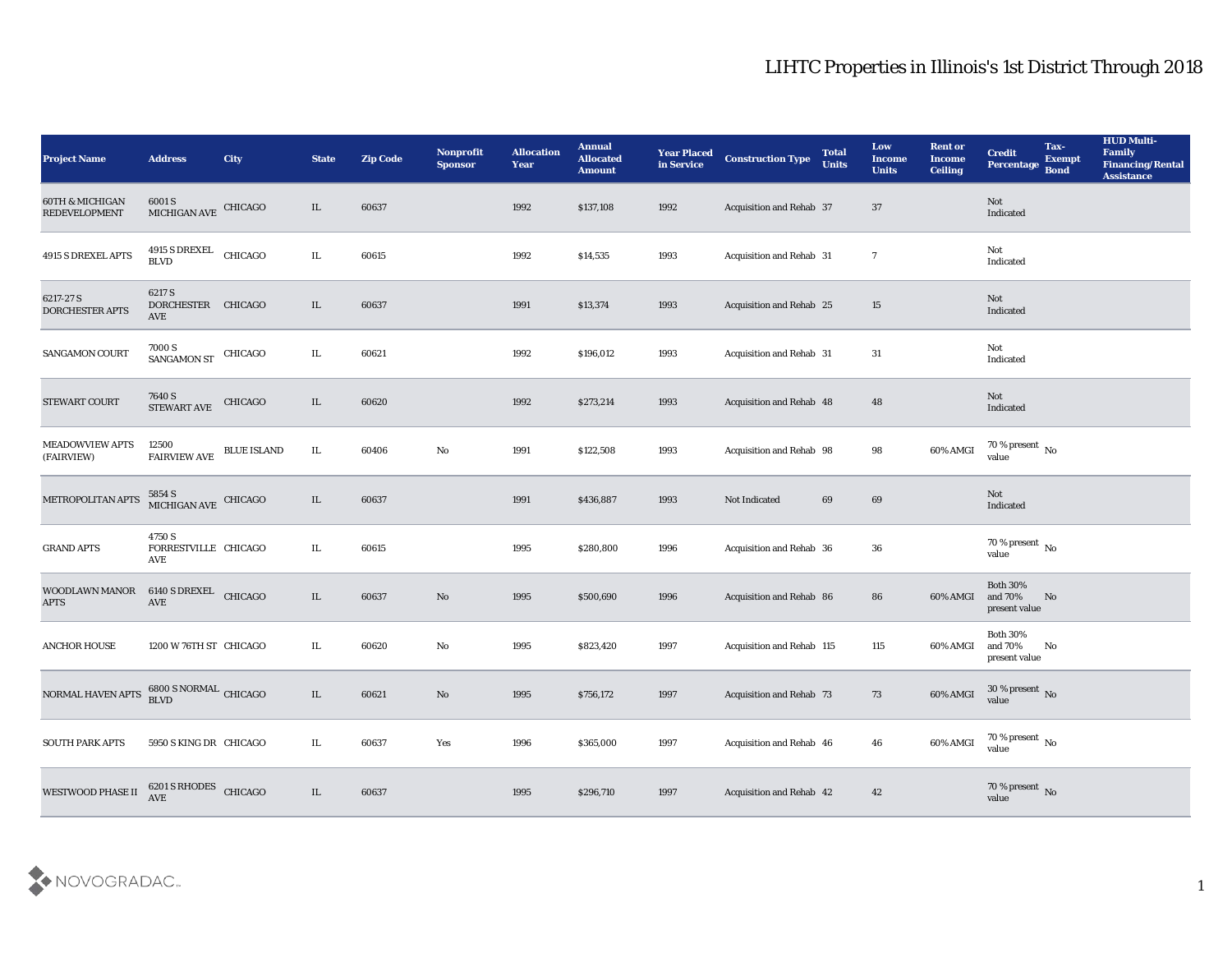| <b>Project Name</b>                               | <b>Address</b>                                 | <b>City</b>       | <b>State</b> | <b>Zip Code</b> | Nonprofit<br><b>Sponsor</b> | <b>Allocation</b><br>Year | <b>Annual</b><br><b>Allocated</b><br><b>Amount</b> | <b>Year Placed</b><br>in Service | <b>Construction Type</b>                                                           | <b>Total</b><br><b>Units</b> | Low<br><b>Income</b><br><b>Units</b> | <b>Rent or</b><br>Income<br><b>Ceiling</b> | <b>Credit</b><br>Percentage                 | Tax-<br><b>Exempt</b><br><b>Bond</b> | <b>HUD Multi-</b><br>Family<br><b>Financing/Rental</b><br><b>Assistance</b> |
|---------------------------------------------------|------------------------------------------------|-------------------|--------------|-----------------|-----------------------------|---------------------------|----------------------------------------------------|----------------------------------|------------------------------------------------------------------------------------|------------------------------|--------------------------------------|--------------------------------------------|---------------------------------------------|--------------------------------------|-----------------------------------------------------------------------------|
| <b>WILLARD SQUARE</b><br><b>APTS</b>              | 4901 S ST<br>LAWRENCE AVE CHICAGO              |                   | IL           | 60615           | No                          | 1995                      | \$856,364                                          | 1997                             | <b>New Construction</b>                                                            | 102                          | 102                                  | 60% AMGI                                   | <b>Both 30%</b><br>and 70%<br>present value | No                                   |                                                                             |
| LAKE GROVE VILLAGE<br><b>APTS</b>                 | 3500 S<br>COTTAGE<br><b>GROVE AVE</b>          | <b>CHICAGO</b>    | IL           | 60653           | Yes                         | 1997                      | \$1,680,096                                        | 1999                             | Acquisition and Rehab 458                                                          |                              | 458                                  | 60% AMGI                                   | <b>Both 30%</b><br>and 70%<br>present value | No                                   |                                                                             |
| <b>LAFLIN APTS</b>                                | 1512 W 79TH ST CHICAGO                         |                   | IL           | 60620           | Yes                         | 1999                      | \$141,379                                          | 2001                             | Acquisition and Rehab 12                                                           |                              | 12                                   | 60% AMGI                                   | <b>Both 30%</b><br>and 70%<br>present value | No                                   |                                                                             |
| PHEASANT RIDGE &<br><b>HUNTER APTS</b>            | 9208 HUNTER<br>DR                              | ORLAND HILLS      | IL           | 60487           | Yes                         | 2001                      | \$468,665                                          | 2001                             | Acquisition and Rehab 176                                                          |                              | 176                                  | 60% AMGI                                   | <b>Both 30%</b><br>and 70%<br>present value | No                                   |                                                                             |
| ROBBINS SUPPORTIVE 13818 UTICA<br>LIVING FACILITY | AVE                                            | <b>ROBBINS</b>    | IL.          | 60472           | No                          | 2002                      | \$310,286                                          | 2002                             | <b>New Construction</b>                                                            | 126                          | 126                                  | 60% AMGI                                   | <b>Both 30%</b><br>and 70%<br>present value | No                                   |                                                                             |
| THE POINTE AT<br><b>KILPATRICK</b>                | 14230<br><b>KILPATRICK</b><br>AVE              | <b>CRESTWOOD</b>  | IL           | 60445           | No                          | 2002                      | \$859,576                                          | 2003                             | Both New Construction 122<br>and $\ensuremath{\mathrm{A}}/\ensuremath{\mathrm{R}}$ |                              | 122                                  | <b>50% AMGI</b>                            | <b>Both 30%</b><br>and 70%<br>present value | No                                   |                                                                             |
| ALDEN HORIZON AT<br>OAK FOREST SENIOR<br>LIVIN    | <b>14904 CICERO</b><br><b>AVE</b>              | <b>OAK FOREST</b> | IL           | 60452           | Yes                         | 2002                      | \$796,312                                          | 2004                             | <b>New Construction</b>                                                            | 84                           | 84                                   | 60% AMGI                                   | <b>Both 30%</b><br>and 70%<br>present value | No                                   |                                                                             |
| ENGLEWOOD                                         | 901 W 63RD<br><b>PKWY</b>                      | <b>CHICAGO</b>    | IL           | 60621           | Yes                         | 2010                      | \$1,246,599                                        | 2010                             | <b>New Construction</b>                                                            | 99                           | 99                                   | 50% AMGI                                   | 70 % present $\hbox{~No}$<br>value          |                                      | Yes                                                                         |
| DORCHESTER ARTIST<br><b>HOUSING</b>               | 1456 E. 70TH<br><b>STREET</b>                  | CHICAGO           | IL           | 60637           | No                          | 2013                      | \$764,924                                          | 2014                             | Acquisition and Rehab 32                                                           |                              | 23                                   | 60% AMGI                                   | 70 % present<br>value                       |                                      | $\mathbf{N}\mathbf{o}$                                                      |
| THE HISTORIC<br><b>STRAND</b>                     | 6315 S COTTAGE CHICAGO<br><b>GROVE AVE</b>     |                   | IL.          | 60637-3519      |                             | Insufficient<br>Data      | \$0                                                | 2015                             | Not Indicated                                                                      | 63                           | 32                                   |                                            | Not<br>Indicated                            |                                      |                                                                             |
| <b>ENGLEWOOD APTS</b>                             | 901 W 63RD ST CHICAGO                          |                   | IL.          | 60621           | No                          | Insufficient<br>Data      | \$9,107,089                                        | Insufficient<br>Data             | New Construction                                                                   | 99                           | 99                                   | <b>50% AMGI</b>                            | 70 % present $\,$ No $\,$<br>value          |                                      |                                                                             |
| <b>VETERANS NEW</b><br><b>BEGINNINGS</b>          | 8132 S RACINE<br>AVE                           | CHICAGO           | IL           | 60620           |                             | 2012                      | \$480,000                                          | Insufficient<br>Data             | Not Indicated                                                                      | 54                           | ${\bf 54}$                           |                                            | $\operatorname{\bf Not}$<br>Indicated       |                                      |                                                                             |
| 6933-35 S INDIANA                                 | 6933 S INDIANA CHICAGO<br>$\operatorname{AVE}$ |                   | IL.          | 60637           |                             | 1991                      | \$27,511                                           | 1991                             | Acquisition and Rehab 13                                                           |                              | 13                                   |                                            | Not<br>Indicated                            |                                      |                                                                             |

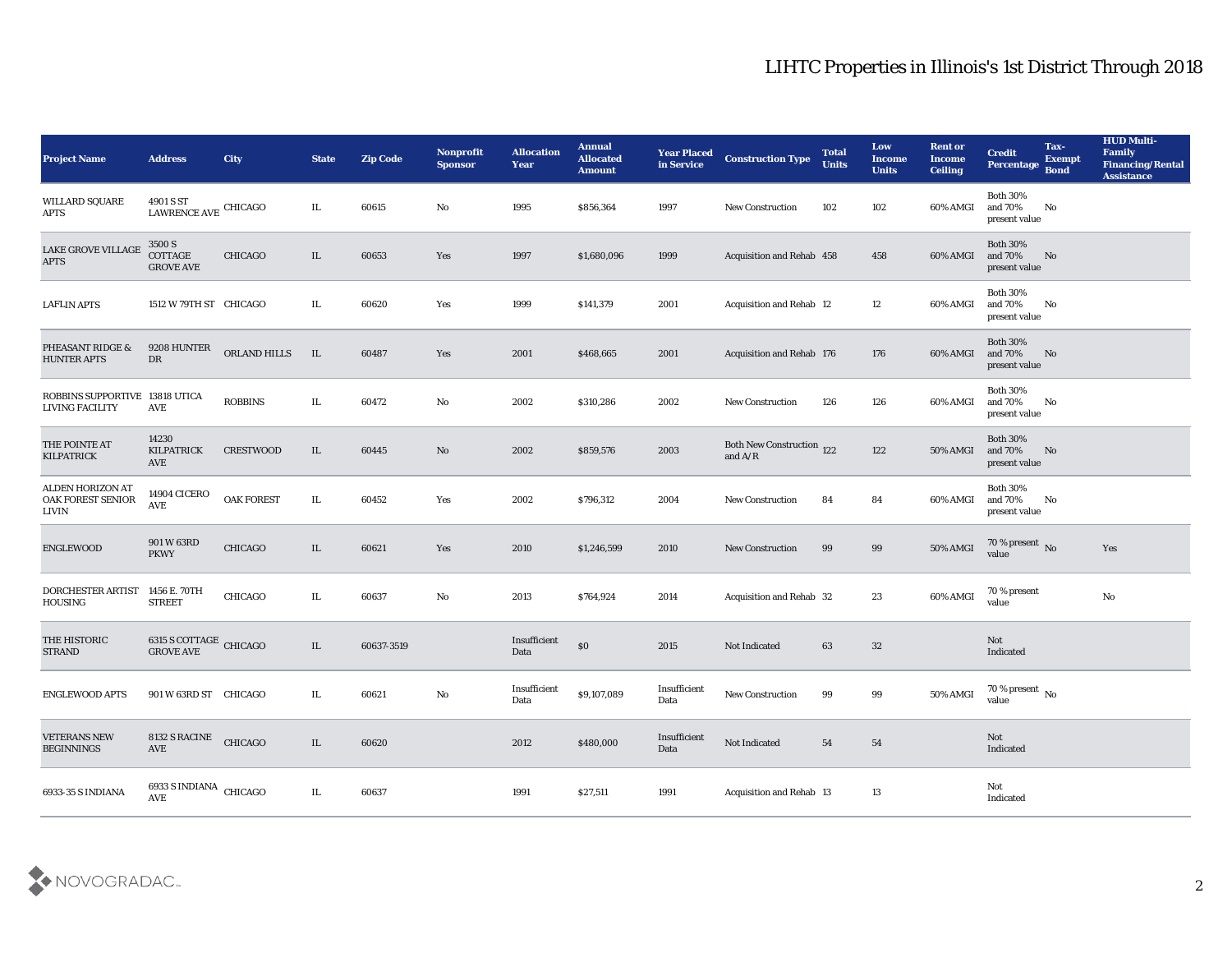| <b>Project Name</b>                          | <b>Address</b>                        | City                   | <b>State</b> | <b>Zip Code</b> | <b>Nonprofit</b><br><b>Sponsor</b> | <b>Allocation</b><br><b>Year</b> | <b>Annual</b><br><b>Allocated</b><br><b>Amount</b> | <b>Year Placed</b><br>in Service | <b>Construction Type</b>  | <b>Total</b><br><b>Units</b> | Low<br><b>Income</b><br><b>Units</b> | <b>Rent or</b><br><b>Income</b><br><b>Ceiling</b> | <b>Credit</b><br>Percentage                          | Tax-<br><b>Exempt</b><br><b>Bond</b> | <b>HUD Multi-</b><br>Family<br><b>Financing/Rental</b><br><b>Assistance</b> |
|----------------------------------------------|---------------------------------------|------------------------|--------------|-----------------|------------------------------------|----------------------------------|----------------------------------------------------|----------------------------------|---------------------------|------------------------------|--------------------------------------|---------------------------------------------------|------------------------------------------------------|--------------------------------------|-----------------------------------------------------------------------------|
| <b>VK APTS</b>                               | 6211 S VERNON<br>$\operatorname{AVE}$ | CHICAGO                | IL           | 60637           |                                    | 1991                             | \$64,480                                           | 1991                             | Acquisition and Rehab 24  |                              | 24                                   |                                                   | Not<br>Indicated                                     |                                      |                                                                             |
| <b>ENGLEWOOD</b><br>TERRACE APTS             | <b>6425 S LOWE</b><br>AVE             | CHICAGO                | IL           | 60621           |                                    | 1990                             | \$364,928                                          | 1992                             | Acquisition and Rehab 303 |                              | 303                                  |                                                   | Not<br>Indicated                                     |                                      |                                                                             |
| <b>JACKSON PARK</b><br><b>TERRACE</b>        | 6040 S HARPER<br>$\operatorname{AVE}$ | CHICAGO                | IL           | 60637           | No                                 | 2003                             | \$1,289,954                                        | 2004                             | Acquisition and Rehab 312 |                              | 312                                  | 60% AMGI                                          | <b>Both 30%</b><br>and 70%<br>present value          | No                                   |                                                                             |
| THE PARKWAYS                                 | 6718 S E END<br>AVE                   | CHICAGO                | IL           | 60649           | No                                 | 2003                             | \$3,480,960                                        | 2004                             | Acquisition and Rehab 446 |                              | 441                                  | 60% AMGI                                          | <b>Both 30%</b><br>and 70%<br>present value          | No                                   |                                                                             |
| NORMAL PARKWAY<br><b>HOMES</b>               | 421 W<br><b>MARQUETTE</b><br>RD       | <b>CHICAGO</b>         | IL           | 60621           | No                                 | 2002                             | \$750,000                                          | 2005                             | <b>New Construction</b>   | 40                           | 40                                   | 60% AMGI                                          | $70\,\%$ present $\,$ No value                       |                                      |                                                                             |
| <b>MADDEN WELLS</b><br>REDEVELOPMENT         | 3859 S<br><b>VINCENNES</b><br>AVE     | CHICAGO                | IL           | 60653           | Yes                                | 2004                             | \$2,318,956                                        | 2006                             | <b>New Construction</b>   | 162                          | 115                                  | 60% AMGI                                          | 70 % present $\,$ No $\,$<br>value                   |                                      |                                                                             |
| CONTINENTAL PLAZA<br><b>APTS</b>             | 1330 W 78TH ST CHICAGO                |                        | IL.          | 60620           | No                                 | 2006                             | \$819,967                                          | 2006                             | Acquisition and Rehab 292 |                              | 284                                  | 60% AMGI                                          | <b>Both 30%</b><br>and 70%<br>present value          | No                                   |                                                                             |
| GREENWOOD SENIOR<br>LIVING                   | 801 E 61ST ST                         | CHICAGO                | IL.          | 60637           | Yes                                | 2005                             | \$340,255                                          | 2006                             | Acquisition and Rehab 218 |                              | 218                                  | 60% AMGI                                          | 30 % present $\rm\thinspace\gamma_{\rm es}$<br>value |                                      |                                                                             |
| <b>ST LEO RESIDENCE</b>                      | 7750 S<br><b>EMERALD AVE</b>          | CHICAGO                | IL           | 60620           | No                                 | 2004                             | \$1,446,219                                        | 2006                             | <b>New Construction</b>   | 141                          | 141                                  | 60% AMGI                                          | 70 % present $\,$ No $\,$<br>value                   |                                      |                                                                             |
| <b>65TH STREET APTS</b>                      | 848 E 65TH ST CHICAGO                 |                        | IL           | 60637           | No                                 | 2006                             | \$285,817                                          | 2007                             | Acquisition and Rehab 63  |                              | 63                                   | 60% AMGI                                          | <b>Both 30%</b><br>and 70%<br>present value          | No                                   |                                                                             |
| <b>CALUMET PARK</b><br><b>SENIOR HOUSING</b> | 12450 S<br><b>MORGAN ST</b>           | <b>CALUMET PARK IL</b> |              | 60827           | No                                 | 2005                             | \$876,363                                          | 2007                             | New Construction          | 70                           | 70                                   | <b>50% AMGI</b>                                   | 70 % present No<br>value                             |                                      |                                                                             |
| <b>KEYSTONE PLACE</b>                        | 6531 S MINERVA CHICAGO<br>AVE         |                        | IL.          | 60637           | $\rm\thinspace No$                 | 2005                             | \$1,512,888                                        | 2007                             | New Construction          | 69                           | 62                                   | 60% AMGI                                          | $70\,\%$ present $\,$ No value                       |                                      |                                                                             |
| PIONEER VILLAGE<br><b>APTS</b>               | 340 E 38TH ST CHICAGO                 |                        | IL           | 60653           | $\rm\thinspace No$                 | 2006                             | \$485,277                                          | 2007                             | Acquisition and Rehab 152 |                              | 152                                  | 60% AMGI                                          | Both $30\%$<br>and $70\%$<br>present value           | No                                   |                                                                             |

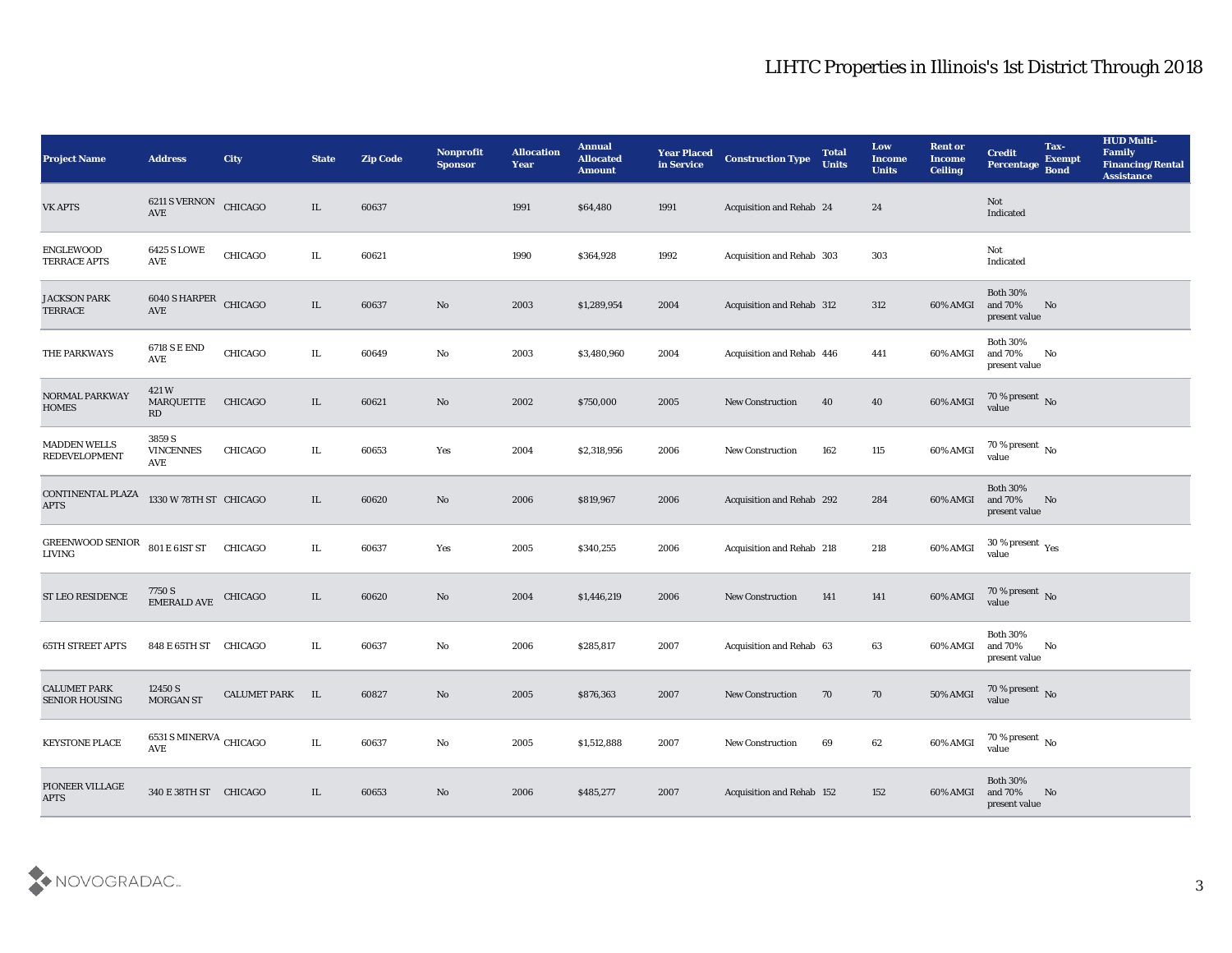| <b>Project Name</b>                                                                                                                                                                                     | <b>Address</b>                        | City                            | <b>State</b> | <b>Zip Code</b> | Nonprofit<br><b>Sponsor</b> | <b>Allocation</b><br><b>Year</b> | <b>Annual</b><br><b>Allocated</b><br><b>Amount</b> | <b>Year Placed</b><br>in Service | <b>Construction Type</b>  | <b>Total</b><br><b>Units</b> | Low<br><b>Income</b><br><b>Units</b> | <b>Rent or</b><br><b>Income</b><br><b>Ceiling</b> | <b>Credit</b><br>Percentage           | Tax-<br><b>Exempt</b><br><b>Bond</b> | <b>HUD Multi-</b><br>Family<br>Financing/Rental<br><b>Assistance</b> |
|---------------------------------------------------------------------------------------------------------------------------------------------------------------------------------------------------------|---------------------------------------|---------------------------------|--------------|-----------------|-----------------------------|----------------------------------|----------------------------------------------------|----------------------------------|---------------------------|------------------------------|--------------------------------------|---------------------------------------------------|---------------------------------------|--------------------------------------|----------------------------------------------------------------------|
| SENIOR<br>SUITES/AUBURN-<br><b>GRESHAM</b>                                                                                                                                                              | 1050 W 79TH ST CHICAGO                |                                 | IL           | 60620           |                             | 2006                             | \$1,036,823                                        | 2007                             | Not Indicated             | 85                           | 80                                   |                                                   | Not<br>Indicated                      |                                      |                                                                      |
| <b>SENIOR SUITES OF</b><br><b>BLUE ISLAND</b>                                                                                                                                                           | 13201 ASHLAND BLUE ISLAND<br>AVE      |                                 | IL           | 60406           | No                          | 2007                             | \$1,248,563                                        | 2010                             | <b>New Construction</b>   | 90                           | 90                                   | 60% AMGI                                          | $\frac{70\%}{value}$ No               |                                      |                                                                      |
| WRIGHTWOOD<br><b>SENIOR APTS</b>                                                                                                                                                                        | 2801 W 79TH ST CHICAGO                |                                 | IL           | 60652           | No                          | 2008                             | \$1,275,000                                        | 2010                             | <b>New Construction</b>   | 85                           | 76                                   | 60% AMGI                                          | 70 % present $\,$ No $\,$<br>value    |                                      |                                                                      |
| PARKWAY GARDENS<br><b>APTS</b>                                                                                                                                                                          | 6536 S KING DR CHICAGO                |                                 | IL.          | 60637           |                             | 2011                             | \$2,941,809                                        | 2011                             | Not Indicated             | 694                          | 694                                  |                                                   | Not<br>Indicated                      |                                      |                                                                      |
| HANCOCK HOUSE                                                                                                                                                                                           | 12045 S<br><b>EMERALD AVE</b>         | CHICAGO                         | IL           | 60628           |                             | 2009                             | \$1,538                                            | 2011                             | <b>Not Indicated</b>      | 89                           | 80                                   |                                                   | Not<br>Indicated                      |                                      |                                                                      |
| WOODLAWN CENTER<br><b>SOUTH APTS</b>                                                                                                                                                                    | 6222 S<br>COTTAGE<br><b>GROVE AVE</b> | CHICAGO                         | IL           | 60637           |                             | 2009                             | \$1,552,835                                        | 2011                             | Not Indicated             | 67                           | 60                                   |                                                   | Not<br>Indicated                      |                                      |                                                                      |
| <b>RENAISSANCE APTS</b>                                                                                                                                                                                 | 6105 S ELLIS<br>AVE                   | CHICAGO                         | IL           | 60637           | Yes                         | 2011                             | \$442,525                                          | 2012                             | Acquisition and Rehab 117 |                              | 117                                  |                                                   | $70\,\%$ present $\,$ No value        |                                      |                                                                      |
| OAKWOOD SHORES 2D ST (SCATTERED CHICAGO                                                                                                                                                                 | 615-627 E 38TH<br>SITES)              |                                 | IL           |                 |                             | 2011                             | \$1,500,000                                        | 2013                             | Not Indicated             | 66                           | 44                                   |                                                   | Not<br>Indicated                      |                                      |                                                                      |
| THOMAS PLACE -<br>ORLAND PARK                                                                                                                                                                           | AVE                                   | 15415 S HARLEM $\,$ ORLAND PARK | IL           | 60462           |                             | 2011                             | \$1,950,000                                        | 2013                             | Not Indicated             | 80                           | 72                                   |                                                   | Not<br>Indicated                      |                                      |                                                                      |
| $\begin{tabular}{ll} \textbf{WOODLAWN CENTER} & 6127 \textbf{S COTTAGE} \\ \textbf{NORTH APTS} & \textbf{GROVE AVE} \\ \end{tabular} \begin{tabular}{ll} \textbf{C} & \textbf{HICAGO} \\ \end{tabular}$ |                                       |                                 | IL           | 60637           |                             | 2011                             | \$1,059,448                                        | 2013                             | Not Indicated             | 33                           | 29                                   |                                                   | Not<br>Indicated                      |                                      |                                                                      |
| PIONEER GARDENS<br>$\ensuremath{\mathsf{SLF}}$                                                                                                                                                          | 3800 S KING DR CHICAGO                |                                 | IL           | 60653           |                             | Insufficient<br>Data             | $\$0$                                              | Insufficient<br>Data             | Not Indicated             | 120                          | $\bf{0}$                             |                                                   | Not<br>Indicated                      |                                      |                                                                      |
| ST. EDMUND'S<br><b>MEADOWS</b>                                                                                                                                                                          | 470 STANFORD<br>AVE                   | CHICAGO                         | $\rm IL$     | 60637           |                             | 2003                             | $\$0$                                              | Insufficient<br>Data             | Not Indicated             | $\bf{0}$                     | $\bf{0}$                             |                                                   | $\operatorname{\bf Not}$<br>Indicated |                                      |                                                                      |
| 6126 S WOODLAWN<br>$\operatorname{AVE}$                                                                                                                                                                 | 6126 S<br>WOODLAWN<br>AVE             | CHICAGO                         | IL           | 60637           |                             | 1988                             | \$0                                                | 1989                             | Not Indicated             | 35                           | $35\,$                               |                                                   | Not<br>Indicated                      |                                      |                                                                      |

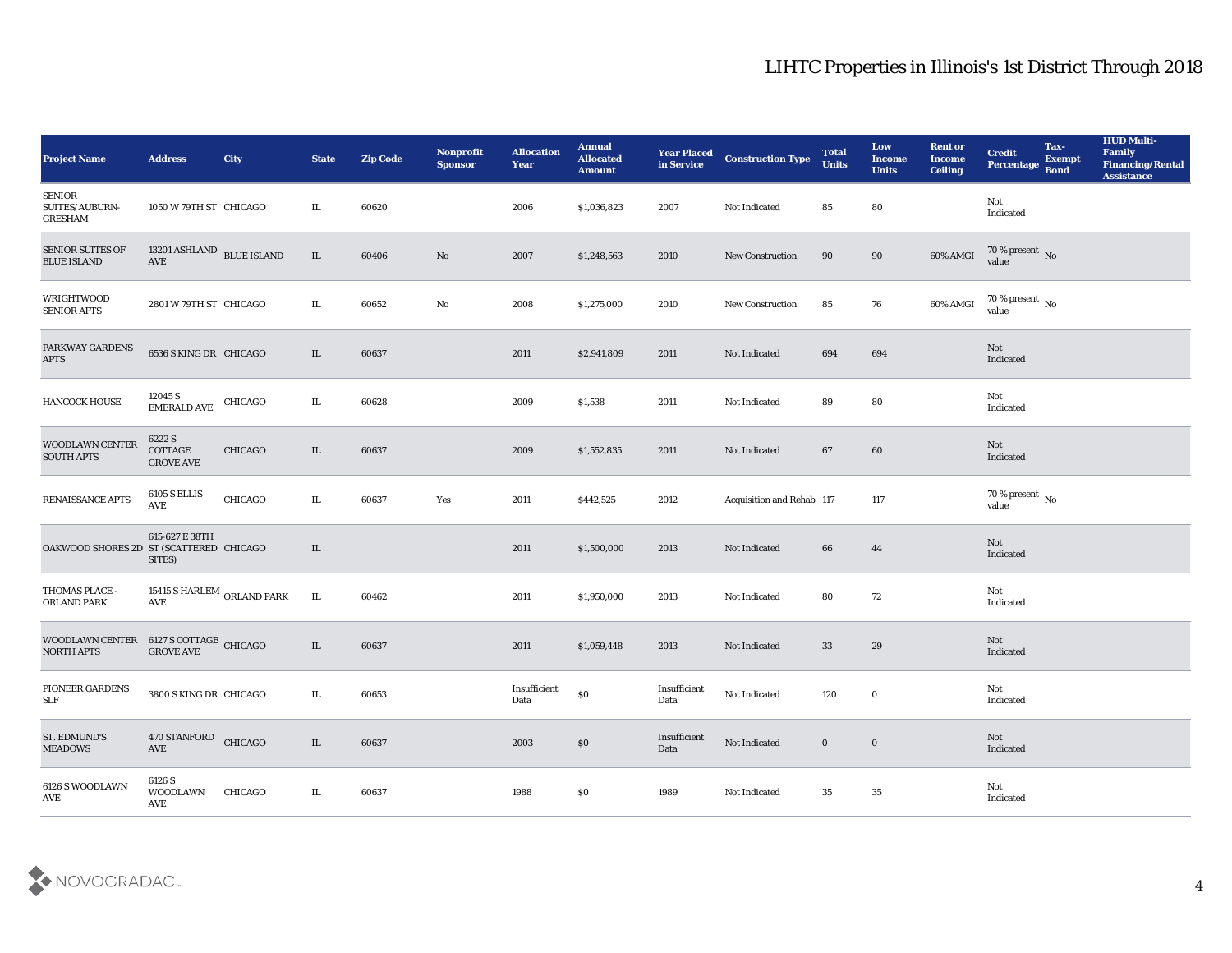| <b>Project Name</b>                                              | <b>Address</b>                                         | <b>City</b> | <b>State</b> | <b>Zip Code</b> | Nonprofit<br><b>Sponsor</b> | <b>Allocation</b><br><b>Year</b> | <b>Annual</b><br><b>Allocated</b><br><b>Amount</b> | <b>Year Placed<br/>in Service</b> | <b>Construction Type</b> | <b>Total</b><br><b>Units</b> | Low<br><b>Income</b><br><b>Units</b> | <b>Rent or</b><br><b>Income</b><br><b>Ceiling</b> | <b>Credit</b><br>Percentage    | Tax-<br><b>Exempt</b><br><b>Bond</b> | <b>HUD Multi-</b><br>Family<br><b>Financing/Rental</b><br><b>Assistance</b> |
|------------------------------------------------------------------|--------------------------------------------------------|-------------|--------------|-----------------|-----------------------------|----------------------------------|----------------------------------------------------|-----------------------------------|--------------------------|------------------------------|--------------------------------------|---------------------------------------------------|--------------------------------|--------------------------------------|-----------------------------------------------------------------------------|
| 7835 S DREXEL AVE                                                | $7835$ S DREXEL $\quad$ CHICAGO AVE                    |             | IL           | 60619           |                             | 1989                             | $\$0$                                              | 1989                              | Not Indicated            | $\mathbf{2}$                 | $\mathbf{2}$                         |                                                   | Not<br>Indicated               |                                      |                                                                             |
| 4611 S DREXEL BLVD                                               | $4611$ S DREXEL $$\rm CHICAGO$$                        |             | $\rm IL$     | 60653           |                             | 1989                             | \$0                                                | 1990                              | Not Indicated            | 44                           | 39                                   |                                                   | Not<br>Indicated               |                                      |                                                                             |
| 7500-06 S EGGLESTON EGGLESTON                                    | 7500 S<br>AVE                                          | CHICAGO     | IL           | 60620           |                             | 1989                             | $\$0$                                              | 1990                              | Not Indicated            | 24                           | 23                                   |                                                   | Not<br>Indicated               |                                      |                                                                             |
| <b>GROVE PARC PLAZA</b><br><b>APTS</b>                           | 6020 S<br>$\operatorname{COTTAGE}$<br><b>GROVE AVE</b> | CHICAGO     | IL           | 60637           |                             | 1988                             | \$0                                                | 1990                              | Not Indicated            | 504                          | 504                                  |                                                   | Not<br>Indicated               |                                      |                                                                             |
| <b>SUTHERLAND</b>                                                | 4647 S DREXEL<br>BLVD                                  | CHICAGO     | IL           | 60653           |                             | 1990                             | $\$0$                                              | 1990                              | Not Indicated            | 157                          | 155                                  |                                                   | Not<br>Indicated               |                                      |                                                                             |
| 6820-30 S RIDGELAND RIDGELAND                                    | 6820 S<br>AVE                                          | CHICAGO     | IL           | 60649           |                             | 1990                             | \$0                                                | 1991                              | Not Indicated            | 24                           | 24                                   |                                                   | Not<br>Indicated               |                                      |                                                                             |
| 6109-15 S INDIANA APT $\frac{6109}{\rm AVE}$ SINDIANA CHICAGO    |                                                        |             | IL           | 60637           |                             | 1990                             | $\$0$                                              | 1992                              | Not Indicated            | 16                           | 16                                   |                                                   | Not<br>Indicated               |                                      |                                                                             |
| MICHIGAN MANOR                                                   | $5751$ S $$\,$ MICHIGAN AVE $$\,$ CHICAGO $$\,$        |             | IL           | 60637           |                             | 1990                             | \$0                                                | 1992                              | Not Indicated            | 31                           | 31                                   |                                                   | Not<br>Indicated               |                                      |                                                                             |
| 62ND ST<br><b>DEVELOPMENT</b>                                    | $6153$ S $$\,$ CHICAGO $$\,$ CHICAGO $$\,$             |             | IL           | 60637           |                             | 1991                             | $\$0$                                              | 1993                              | Not Indicated            | 162                          | 162                                  |                                                   | Not<br>Indicated               |                                      |                                                                             |
| <b>EVANS-LANGLEY</b>                                             | 727 E 50TH PL CHICAGO                                  |             | IL           | 60615           |                             | 1992                             | \$0                                                | 1993                              | Not Indicated            | 45                           | 45                                   |                                                   | Not<br>Indicated               |                                      |                                                                             |
| HAMILTON PARK APTS 7146 S LOWE                                   |                                                        | CHICAGO     | IL           | 60621           |                             | 1991                             | $\$0$                                              | 1993                              | Not Indicated            | 30                           | 30                                   |                                                   | Not<br>Indicated               |                                      |                                                                             |
| KENWOOD OAKLAND 4746 S<br>DEVELOPMENT CORP INGLESIDE AVE CHICAGO |                                                        |             | $\rm IL$     | 60615           |                             | 1991                             | $\$0$                                              | 1993                              | Not Indicated            | $30\,$                       | $30\,$                               |                                                   | Not<br>Indicated               |                                      |                                                                             |
| 6100-08 S WABASH<br><b>APTS</b>                                  | $6100$ S WABASH $\,$ CHICAGO AVE                       |             | IL           | 60637           | $\rm\thinspace No$          | 1994                             | $\$0$                                              | 1995                              | Acquisition and Rehab 24 |                              | 24                                   |                                                   | $70\,\%$ present $\,$ No value |                                      |                                                                             |

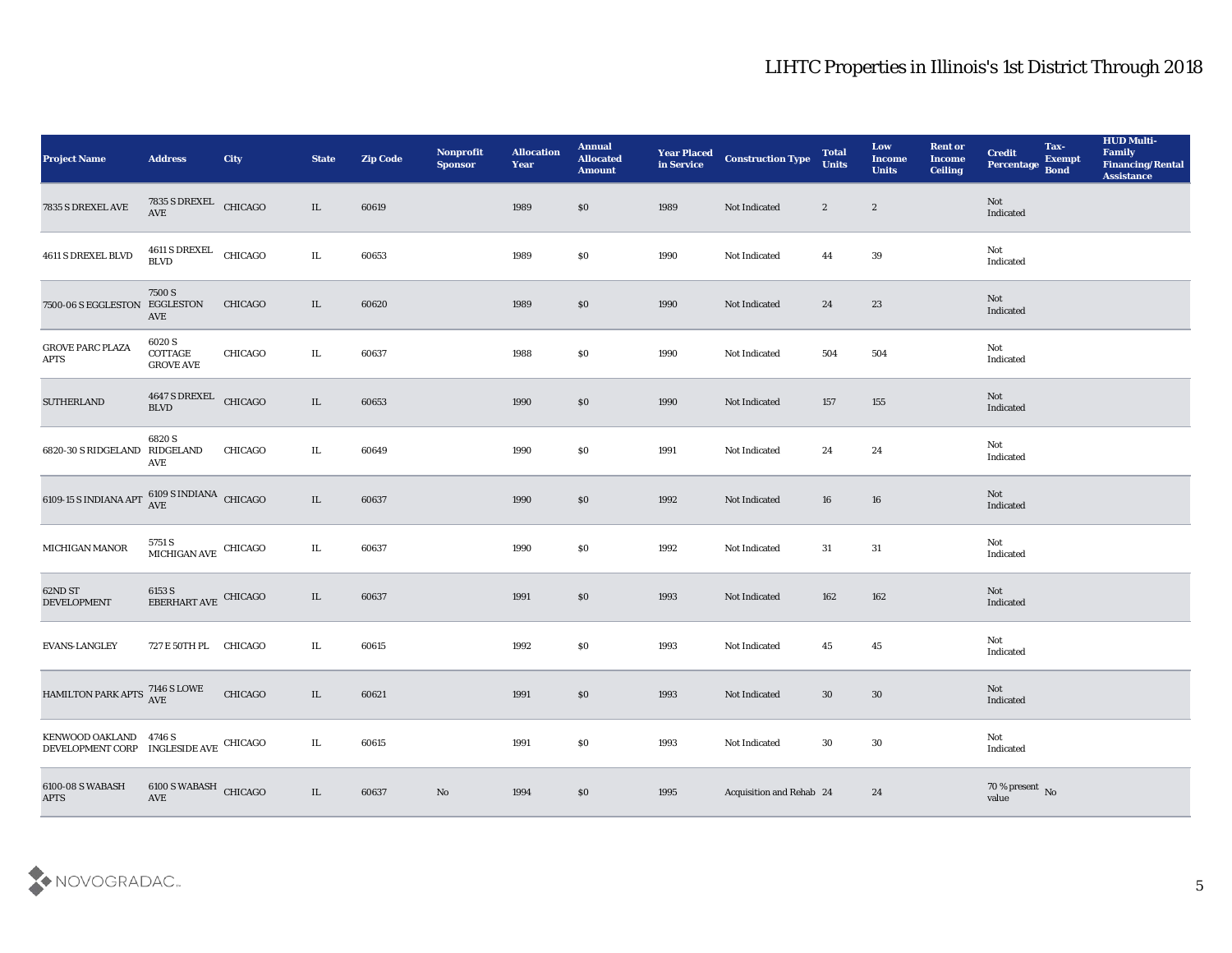| Project Name                                            | <b>Address</b>                                 | <b>City</b>    | <b>State</b> | <b>Zip Code</b> | Nonprofit<br><b>Sponsor</b> | <b>Allocation</b><br><b>Year</b> | <b>Annual</b><br><b>Allocated</b><br><b>Amount</b> | <b>Year Placed</b><br>in Service | <b>Construction Type</b>        | <b>Total</b><br><b>Units</b> | Low<br><b>Income</b><br><b>Units</b> | <b>Rent or</b><br><b>Income</b><br><b>Ceiling</b> | <b>Credit</b><br>Percentage        | Tax-<br><b>Exempt</b><br><b>Bond</b> | <b>HUD Multi-</b><br>Family<br><b>Financing/Rental</b><br><b>Assistance</b> |
|---------------------------------------------------------|------------------------------------------------|----------------|--------------|-----------------|-----------------------------|----------------------------------|----------------------------------------------------|----------------------------------|---------------------------------|------------------------------|--------------------------------------|---------------------------------------------------|------------------------------------|--------------------------------------|-----------------------------------------------------------------------------|
| PRAIRIE APTS                                            | 6034 S PRAIRIE CHICAGO<br>$\operatorname{AVE}$ |                | IL           | 60637           | No                          | 1993                             | \$0                                                | 1995                             | Acquisition and Rehab 33        |                              | 33                                   |                                                   | 70 % present $\,$ No $\,$<br>value |                                      |                                                                             |
| ENGLEWOOD<br><b>GARDENS</b>                             | 7000 S<br><b>EGGLESTON</b><br>AVE              | CHICAGO        | IL           | 60621           | No                          | 1995                             | \$0                                                | 1996                             | Acquisition and Rehab 167       |                              | 167                                  |                                                   | $70\,\%$ present $\,$ No value     |                                      |                                                                             |
| CENTRAL WOODLAWN<br>$\ensuremath{\mathsf{PARTNR}}$      | 6156 S<br><b>UNIVERSITY</b><br>AVE             | CHICAGO        | IL           | 60637           | Yes                         | 1995                             | \$0                                                | 1997                             | Acquisition and Rehab 84        |                              | 84                                   |                                                   | 70 % present $\,$ No $\,$<br>value |                                      |                                                                             |
| <b>ROWAN TREES APTS</b>                                 | 500W<br><b>ENGLEWOOD</b><br>AVE                | <b>CHICAGO</b> | IL           | 60621           | Yes                         | 1996                             | \$0                                                | 1997                             | <b>Acquisition and Rehab 45</b> |                              | 45                                   | 60% AMGI                                          | $70\,\%$ present $\,$ No value     |                                      | No                                                                          |
| KENWOOD OAKLAND<br><b>APTS</b>                          | 811 E 46TH ST CHICAGO                          |                | IL           | 60653           | Yes                         | 1996                             | \$0                                                | 1998                             | Acquisition and Rehab 102       |                              | 102                                  |                                                   | $70\,\%$ present $\,$ No value     |                                      |                                                                             |
| <b>MICHIGAN AVENUE</b><br><b>RENNAISSANCE</b>           | 5939 S<br>MICHIGAN AVE CHICAGO                 |                | IL           | 60637           | No                          | 1997                             | \$0                                                | 1999                             | Acquisition and Rehab 6         |                              | $6\phantom{.}6$                      |                                                   | $30\,\%$ present $\,$ Yes value    |                                      |                                                                             |
| <b>ENGLEWOOD</b><br>HOUSING GROUP II                    | 301 W<br><b>MARQUETTE</b><br>RD                | CHICAGO        | IL           | 60621           | Yes                         | Insufficient<br>Data             | $\$0$                                              | 1999                             | <b>New Construction</b>         | 40                           | 40                                   | 60% AMGI                                          | $70\,\%$ present $\,$ No value     |                                      | $\mathbf{N}\mathbf{o}$                                                      |
| HEARTS UNITED APTS                                      | <b>746 E BOWEN</b><br>AVE                      | CHICAGO        | $\rm IL$     | 60653           | Yes                         | 1999                             | \$0                                                | 2000                             | <b>New Construction</b>         | 116                          | 87                                   |                                                   | $30\,\%$ present $\,$ Yes value    |                                      |                                                                             |
| <b>SENIOR SUITES OF</b><br>WASHINGTON<br><b>HEIGHTS</b> | 848 W 103RD ST CHICAGO                         |                | IL           | 60643           | No                          | 1999                             | \$598,756                                          | 2000                             | New Construction                | 85                           | $\bf{0}$                             | 60% AMGI                                          | $70\,\%$ present $\,$ No value     |                                      | $\mathbf{N}\mathbf{o}$                                                      |
| <b>ST. EDMUND'S</b><br>VILLAGE, LLC                     | 6253 S<br>MICHIGAN AVE                         | CHICAGO        | $\rm IL$     | 60619           | Yes                         | 1998                             | \$0                                                | 2000                             | Acquisition and Rehab 230       |                              | 230                                  | 60% AMGI                                          | $30\,\%$ present $\,$ No value     |                                      | Yes                                                                         |
| ST EDMUND'S MANOR                                       | $5947$ S INDIANA $\,$ CHICAGO AVE              |                | IL           | 60637           | Yes                         | 2000                             | \$0                                                | 2001                             | Acquisition and Rehab 31        |                              | 29                                   | 60% AMGI                                          | 70 % present $\,$ No $\,$<br>value |                                      | No                                                                          |
| <b>BRAINERD SENIOR</b><br>${\tt CENTER}$                | 8915 S LOOMIS<br>${\rm ST}$                    | CHICAGO        | $\rm IL$     | 60620           | $\rm\thinspace No$          | 1999                             | \$463,754                                          | 2001                             | New Construction                | 60                           | 59                                   | 60% AMGI                                          | $70\,\%$ present $\,$ No value     |                                      | $\mathbf{N}\mathbf{o}$                                                      |
| HEARTS UNITED APTS<br>PHASE II                          | 705 E 43RD ST CHICAGO                          |                | IL           | 60653           | $\mathbf{Yes}$              | 2001                             | $\$0$                                              | 2002                             | New Construction                | 107                          | 81                                   |                                                   | $30\,\%$ present $\,$ Yes value    |                                      |                                                                             |

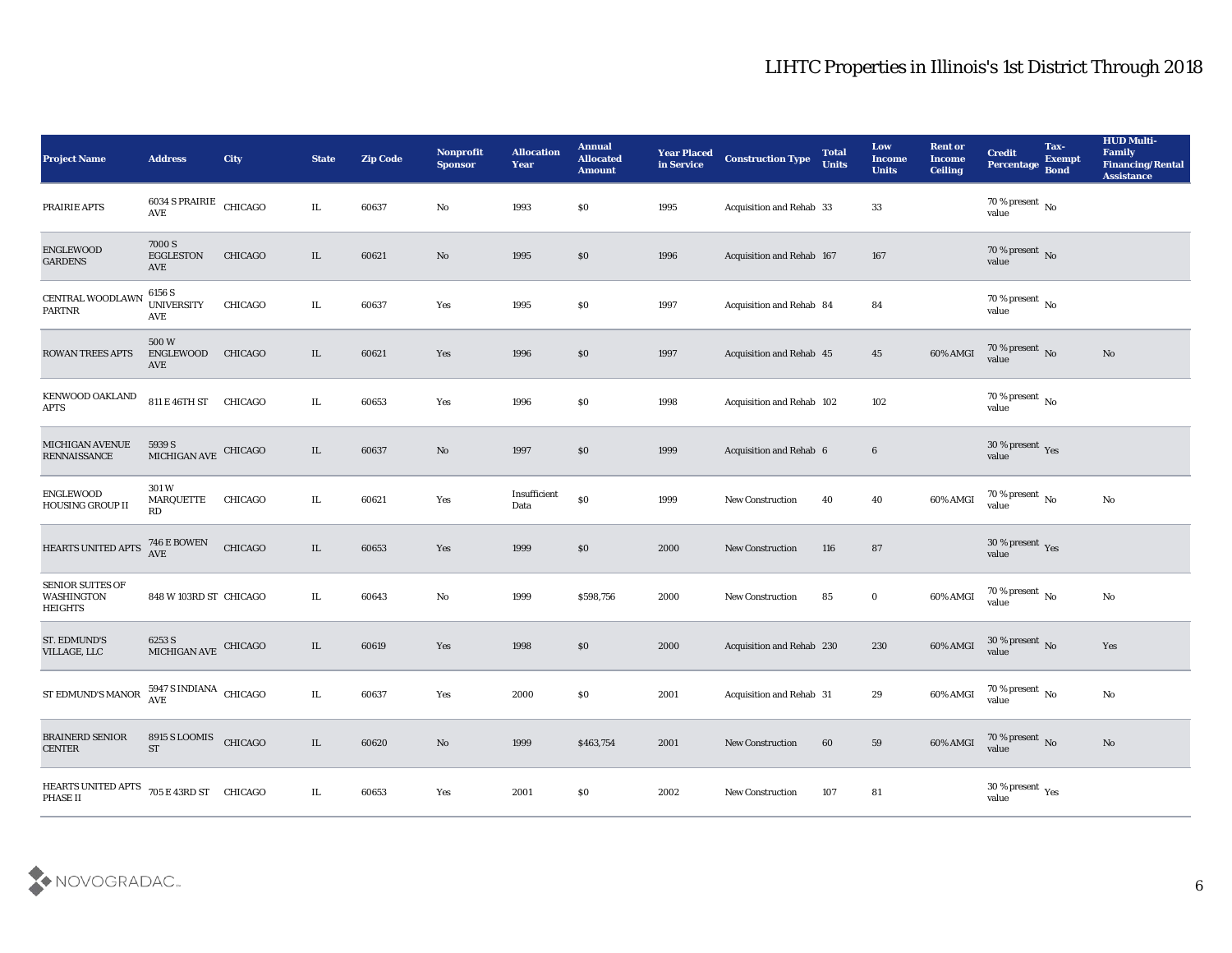| <b>Project Name</b>                    | <b>Address</b>                                         | <b>City</b>    | <b>State</b> | <b>Zip Code</b> | Nonprofit<br><b>Sponsor</b> | <b>Allocation</b><br><b>Year</b>            | <b>Annual</b><br><b>Allocated</b><br><b>Amount</b> | <b>Year Placed</b><br>in Service | <b>Construction Type</b>  | <b>Total</b><br><b>Units</b> | Low<br><b>Income</b><br><b>Units</b> | <b>Rent or</b><br><b>Income</b><br>Ceiling | <b>Credit</b><br>Percentage     | Tax-<br><b>Exempt</b><br><b>Bond</b> | <b>HUD Multi-</b><br>Family<br><b>Financing/Rental</b><br><b>Assistance</b> |
|----------------------------------------|--------------------------------------------------------|----------------|--------------|-----------------|-----------------------------|---------------------------------------------|----------------------------------------------------|----------------------------------|---------------------------|------------------------------|--------------------------------------|--------------------------------------------|---------------------------------|--------------------------------------|-----------------------------------------------------------------------------|
| <b>COTTAGE VIEW</b><br><b>TERRACE</b>  | 4829 S<br>$\operatorname{COTTAGE}$<br><b>GROVE AVE</b> | <b>CHICAGO</b> | IL           | 60615           | No                          | Insufficient<br>Data                        | $\$0$                                              | 2002                             | <b>New Construction</b>   | 97                           | 96                                   | 60% AMGI                                   | $30\,\%$ present $\,$ Yes value |                                      | Yes                                                                         |
| STONE TERRACE                          | $8440\rm ~S$ PARNELL AVE                               | CHICAGO        | IL.          | 60620           | $\mathbf {No}$              | Insufficient<br>Data                        | $\$0$                                              | 2002                             | Acquisition and Rehab 154 |                              | 154                                  |                                            | $70$ % present $\,$ No value    |                                      | Yes                                                                         |
| STONE TERRACE<br><b>APARTMENT</b>      | 540 W 85TH ST CHICAGO                                  |                | IL           | 60620           |                             | Insufficient<br>Data                        | $\$0$                                              | 2002                             | Not Indicated             | $\bf{0}$                     | $\bf{0}$                             |                                            | Not<br>Indicated                |                                      |                                                                             |
| STONE TERRACE<br><b>APARTMENT</b>      | 8409 S<br><b>VINCENNES</b>                             | CHICAGO        | IL           | 60620           |                             | Insufficient<br>Data                        | $\$0$                                              | 2002                             | Not Indicated             | 156                          | 154                                  | 50% AMGI                                   | Not<br>Indicated                |                                      |                                                                             |
| ANTIOCH HOMES II                       | $6400$ S NORMAL $\,$ CHICAGO BLVD                      |                | $\rm IL$     | 60621           | Yes                         | 1999                                        | \$0                                                | 2003                             | <b>New Construction</b>   | 57                           | 57                                   |                                            | $70\,\%$ present $\,$ No value  |                                      |                                                                             |
| <b>AUBURN COMMONS</b><br><b>APTS</b>   | 1626 W 87TH ST CHICAGO                                 |                | IL.          | 60620           | $\rm\thinspace No$          | 2002                                        | \$506,363                                          | 2003                             | New Construction          | 72                           | 72                                   | 60% AMGI                                   | $70\,\%$ present $\,$ No value  |                                      | $\mathbf {No}$                                                              |
| <b>HYDE PARK APTS</b>                  | 5330 S HARPER CHICAGO<br>$\operatorname{AVE}$          |                | IL           | 60615           | $\mathbf{N}\mathbf{o}$      | 2003                                        | \$0                                                | 2004                             | <b>New Construction</b>   | 73                           | 73                                   |                                            | $30\,\%$ present $\,$ Yes value |                                      |                                                                             |
| YALE BUILDING                          | <b>6559 S YALE</b><br>AVE                              | CHICAGO        | IL.          | 60621           | No                          | 2000                                        | \$0                                                | 2004                             | <b>New Construction</b>   | 69                           | 69                                   |                                            | $70\,\%$ present $\,$ No value  |                                      |                                                                             |
| <b>MADDEN WELLS</b><br>PHASE 1A        | $3859\,\mathrm{S}$<br><b>VINCENNES</b><br>AVE          | <b>CHICAGO</b> | IL           | 60653           | $\mathbf{N}\mathbf{o}$      | 2003                                        | \$0\$                                              | 2004                             | <b>New Construction</b>   | 162                          | 119                                  |                                            | $70\,\%$ present $\,$ No value  |                                      | $\mathbf{N}\mathbf{o}$                                                      |
| <b>ST EDMUND'S</b><br><b>MEADOWS</b>   | 6100 S<br>MICHIGAN AVE                                 | CHICAGO        | IL           | 60637           | Yes                         | 2003                                        | \$646,000                                          | 2005                             | Acquisition and Rehab 56  |                              | 45                                   | $60\%$ AMGI                                | $70\,\%$ present $\,$ No value  |                                      | Yes                                                                         |
| <b>SENIOR SUITES</b><br><b>CHATHAM</b> | 8300 SOUTH<br>COTTAGE<br><b>GROVE</b>                  | <b>CHICAGO</b> | IL           | 60619           | No                          | 2005                                        | \$858,271                                          | 2005                             | <b>New Construction</b>   | 90                           | 90                                   | 60% AMGI                                   | $70\,\%$ present $\,$ No value  |                                      | No                                                                          |
| DREXEL JAZZ                            | 804 E BOWEN<br>AVE                                     | CHICAGO        | $\rm IL$     | 60653           | $\mathbf {No}$              | $\label{lem:optimal} In sufficient$<br>Data | \$500,000                                          | 2006                             | <b>New Construction</b>   | 39                           | $39\,$                               | 60% AMGI                                   | $70\,\%$ present $\,$ No value  |                                      |                                                                             |
| <b>DREXEL</b><br><b>PRESERVATION</b>   | 4725 S<br>INGLESIDE AVE                                | CHICAGO        | $\rm IL$     | 60615           | $\mathbf{N}\mathbf{o}$      | 2007                                        | \$501,394                                          | 2007                             | Acquisition and Rehab 155 |                              | $154\,$                              | 60% AMGI                                   | $30\,\%$ present $\,$ Yes value |                                      |                                                                             |